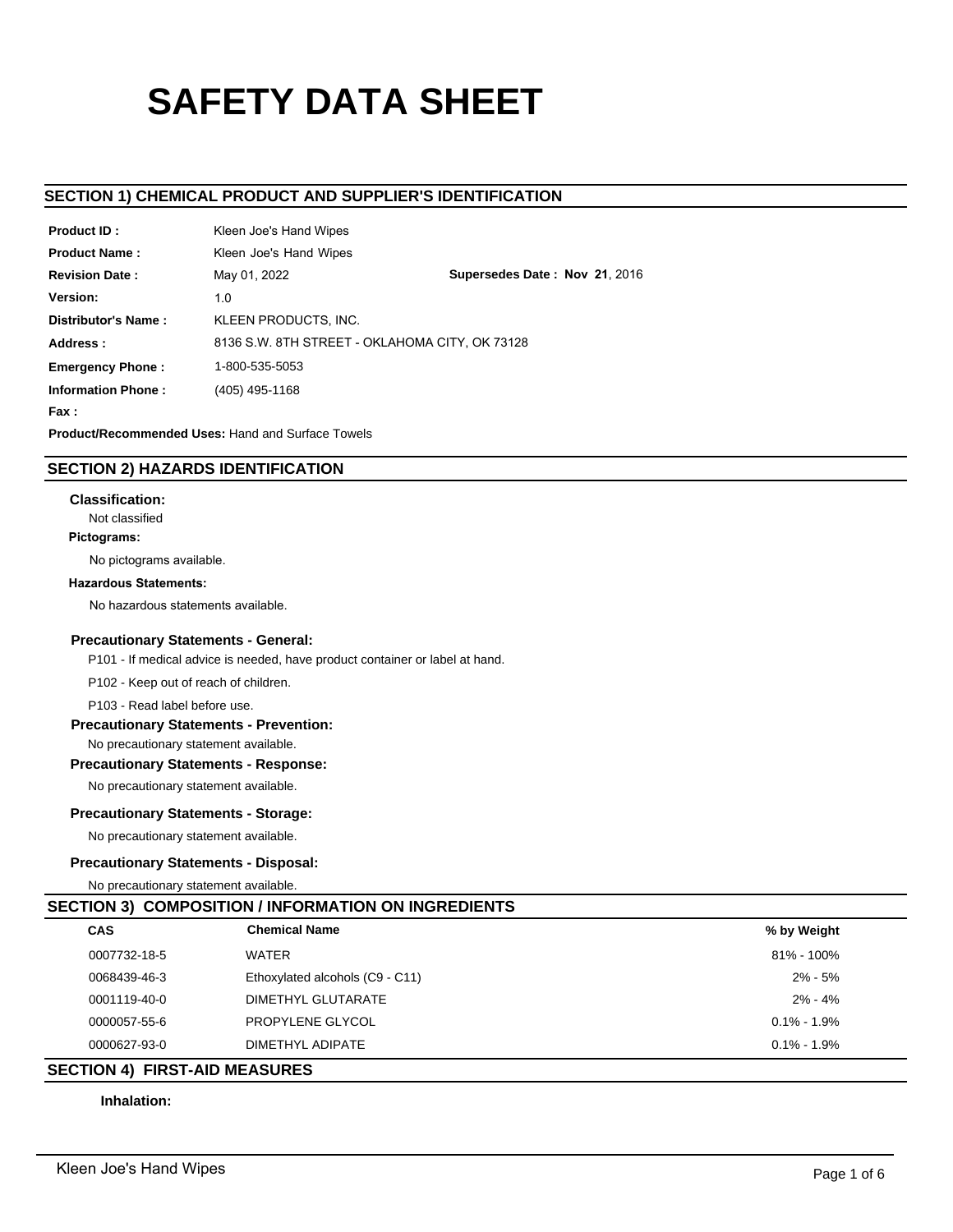Remove source of exposure or move person to fresh air and keep comfortable for breathing. Immediately call a POISON CENTER/doctor. If breathing has stopped, trained personnel should begin rescue breathing or, if the heart has stopped, immediately start cardiopulmonary resuscitation (CPR) or automated external defibrillation(AED).

### **Eye Contact:**

Remove source of exposure or move person to fresh air. Rinse eyes cautiously with lukewarm, gently flowing water for several minutes, while holding the eyelids open. Remove contact lenses, if present and easy to do. Continue rinsing for a duration of 15-20 minutes. Take care not to rinse contaminated water into the unaffected eye or onto the face. If eye irritation persists: Get medical advice/attention.

### **Skin Contact:**

Take off immediately contaminated clothing. Rinse skin with water/shower for 5 minutes or until product is removed. Store contaminated clothing under water and wash before re-use or discard.

### **Ingestion:**

Rinse mouth. Do NOT induce vomiting. Immediately call a POISON CENTER/doctor. If vomiting occurs naturally, lie on your side, in the recovery position.

# **SECTION 5) FIRE-FIGHTING MEASURES**

### **Suitable Extinguishing Media:**

Will not burn. Use extinguishing media suitable for surrounding fire.

### **Specific Hazards in Case of Fire:**

None.

### **Fire-Fighting Procedures:**

Isolate immediate hazard area and keep unauthorized personnel out. Stop spill/release if it can be done safely. Move undamaged containers from immediate hazard area if it can be done safely. Water spray may be useful in minimizing or dispersing vapors and to protect personnel.

Dispose of fire debris and contaminated extinguishing water in accordance with official regulations.

#### **Special Protective Actions:**

Wear protective pressure self-contained breathing apparatus (SCBA)and full turnout gear.

# **SECTION 6) ACCIDENTAL RELEASE MEASURES**

#### **Emergency Procedure:**

ELIMINATE all ignition sources (no smoking, flares, sparks or flames in immediate area).

Do not touch or walk through spilled material.

Isolate hazard area and keep unnecessary people away. Remove all possible sources of ignition in the surrounding area. Notify authorities if any exposure to the general public or the environment occurs or is likely to occur.

Dike area to prevent spreading of spilled

material. Cover with an inert absorbent, shovel into appropriate containers and dispose of in accordance with federal, state and local regulations.

### **Recommended Equipment:**

None needed.

#### **Personal Precautions:**

Avoid breathing vapor. Avoid contact with skin, eye or clothing. Do not touch damaged containers or spilled materials unless wearing appropriate protective clothing.

### **Environmental Precautions:**

Stop spill/release if it can be done safely. Prevent spilled material from entering sewers, storm drains, other unauthorized drainage systems and natural waterways by using sand, earth, or other appropriate barriers.

# **SECTION 7) HANDLING AND STORAGE**

### **General:**

Wash hands after use. Do not get in eyes, on skin or on clothing. Do not breathe vapors or mists. Use good personal hygiene practices. Eating, drinking and smoking in work areas is prohibited. Remove contaminated clothing and protective equipment before entering eating areas.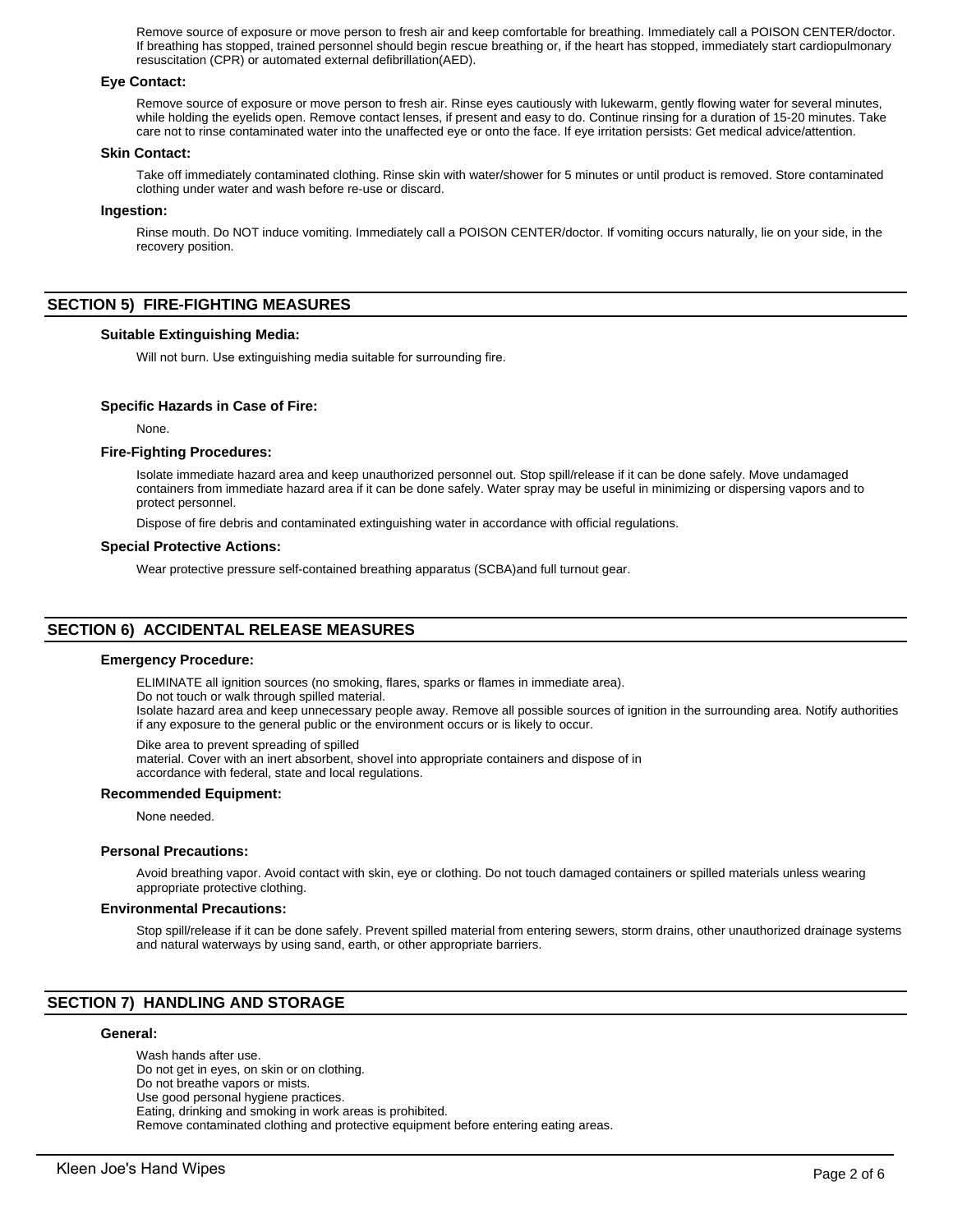### **Ventilation Requirements:**

Use only with adequate ventilation to control air contaminants to their exposure limits. The use of local ventilation is recommended to control emissions near the source.

### **Storage Room Requirements:**

Keep container(s) tightly closed and properly labeled. Store in cool, dry, well-ventilated areas away from heat, direct sunlight and incompatibilities. Store in approved containers and protect against physical damage. Keep containers securely sealed when not in use. Indoor storage should meet OSHA standards and appropriate fire codes. Containers that have been opened must be carefully resealed to prevent leakage. Empty container retain residue and may be dangerous.

Do not cut, drill, grind, weld, or perform similar operations on or near containers. Do not pressurize containers to empty them.

# **SECTION 8) EXPOSURE CONTROLS, PERSONAL PROTECTION**

### **Eye Protection:**

Wear eye protection with side shields or goggles. Wear indirect-vent, impact and splash resistant goggles when working with liquids. If additional protection is needed for entire face, use in combination with a face shield.

### **Skin Protection:**

Use of gloves approved to relevant standards made from the following materials may provide suitable chemical protection: PVC, neoprene or nitrile rubber gloves. Suitability and durability of a glove is dependent on usage, e.g. frequency and duration of contact, chemical resistance of glove material, glove thickness, dexterity. Always seek advice from glove suppliers. Contaminated gloves should be replaced. Use of an apron and over- boots of chemically impervious materials such as neoprene or nitrile rubber is recommended to avoid skin sensitization. The type of protective equipment must be selected according to the concentration and amount of the dangerous substance at the specific workplace. Launder soiled clothes or properly disposed of contaminated material, which cannot be decontaminated.

#### **Respiratory Protection:**

If engineering controls do not maintain airborne concentrations to a level which is adequate to protect worker, a respiratory protection program that meets or is equivalent to OSHA 29 CFR 1910.134 and ANSI Z88.2 should be followed. Check with respiratory protective equipment suppliers. Where air-filtering respirators are suitable, select an appropriate combination of mask and filter.

### **Appropriate Engineering Controls:**

Provide exhaust ventilation or other engineering controls to keep the airborne concentrations of vapors below their respective threshold limit value.

| <b>Chemical Name</b>   | OSHA<br>TWA<br>(ppm) | OSHA<br>TWA<br>(mg/m3) | <b>OSHA</b><br><b>STEL</b><br>(ppm) | OSHA<br>STEL<br>(mg/m3) | OSHA-<br>Tables-<br>Z1.2.3 | <b>OSHA</b><br>Carcinogen | <b>OSHA</b><br><b>Skin</b><br>designation | <b>NIOSH</b><br><b>TWA</b><br>(ppm) | <b>NIOSH</b><br>TWA<br>(mg/m3) | <b>NIOSH</b><br>STEL<br>(ppm) | <b>NIOSH</b><br>STEL<br>(mq/m3) | <b>NIOSH</b><br>Carcinogen |
|------------------------|----------------------|------------------------|-------------------------------------|-------------------------|----------------------------|---------------------------|-------------------------------------------|-------------------------------------|--------------------------------|-------------------------------|---------------------------------|----------------------------|
| No applicable chemical |                      | -                      |                                     |                         | $\overline{\phantom{0}}$   |                           |                                           |                                     |                                |                               |                                 |                            |

| <b>Chemical Name</b>   | <b>ACGIH</b>   | ACGIH                    | <b>ACGIH</b>   | <b>ACGIH</b>             |
|------------------------|----------------|--------------------------|----------------|--------------------------|
|                        | TWA            | TWA                      | STFI           | STFI                     |
|                        | (ppm)          | (mq/m3)                  | (ppm)          | (mq/m3)                  |
| No applicable chemical | $\blacksquare$ | $\overline{\phantom{a}}$ | $\blacksquare$ | $\overline{\phantom{a}}$ |

# **SECTION 9) PHYSICAL AND CHEMICAL PROPERTIES**

### **Physical and Chemical Properties**

| Density                 | 7.54036 lb/gal |
|-------------------------|----------------|
| % Solids By Weight      | 0.00000%       |
| Density VOC             | 0.00000 lb/gal |
| % VOC                   | 0.00000%       |
| <b>VOC Actual</b>       | 0.00000 lb/gal |
| <b>VOC Actual</b>       | $0.00000$ g/l  |
| Appearance              | Clear          |
| Odor Threshold          | N.A.           |
| <b>Odor Description</b> | Cherry         |
|                         |                |
| pH                      | 6.5            |
| <b>Water Solubility</b> | Soluble        |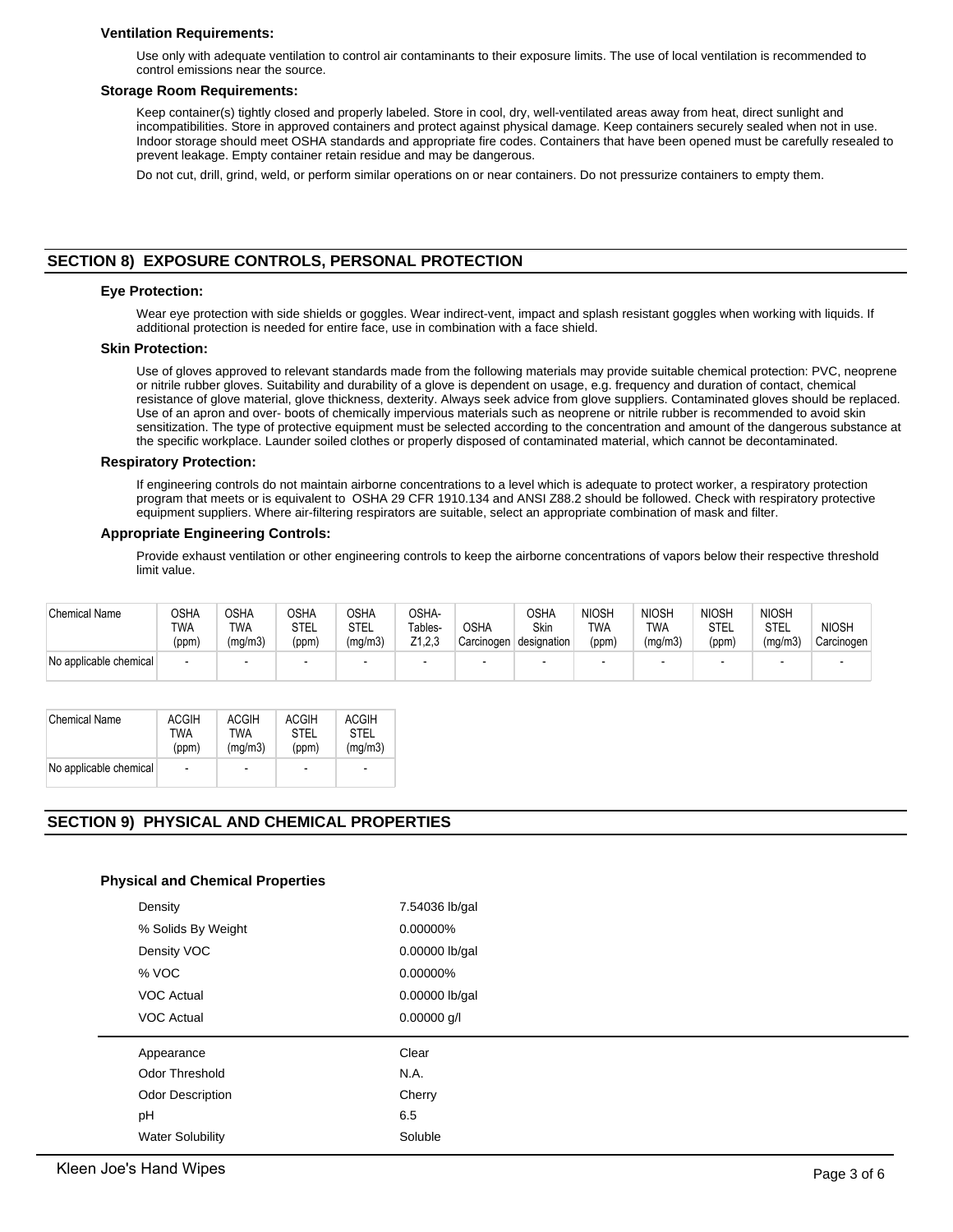| Flammability                          | Will not burn |
|---------------------------------------|---------------|
| <b>Flash Point Symbol</b>             | N.A.          |
| Flash Point                           | N.A.          |
| Viscosity                             | N.A.          |
| Lower Explosion Level                 | N.A.          |
| <b>Upper Explosion Level</b>          | N.A.          |
| Vapor Pressure                        | N.A.          |
| <b>Melting Point</b>                  | N.A.          |
| Vapor Density                         | N.A.          |
| <b>Freezing Point</b>                 | N.A.          |
| Low Boiling Point                     | >210          |
| High Boiling Point                    | N.A.          |
| Decomposition Pt                      | N.A.          |
| Auto Ignition Temp                    | N.A.          |
| <b>Evaporation Rate</b>               | N.A.          |
| <b>VOC Composite Partial Pressure</b> | N.A.          |
|                                       |               |

# **SECTION 10) STABILITY AND REACTIVITY**

# **Stability:**

The product is stable under normal storage conditions.

**Conditions to Avoid:**

None.

# **Incompatible Materials:**

None known.

# **Hazardous Reactions/Polymerization:**

Will not occur.

# **Hazardous Decomposition Products:**

None known.

# **SECTION 11) TOXICOLOGICAL INFORMATION**

# **Skin Corrosion/Irritation:**

No data available

# **Serious Eye Damage/Irritation:**

No data available

# **Carcinogenicity:**

No data available

# **Germ Cell Mutagenicity:**

No data available

# **Reproductive Toxicity:**

No data available

# **Respiratory/Skin Sensitization:**

No data available

# **Specific Target Organ Toxicity - Single Exposure:**

No data available

# **Specific Target Organ Toxicity - Repeated Exposure:**

No data available

# **Aspiration Hazard:**

No data available

# **Acute Toxicity:**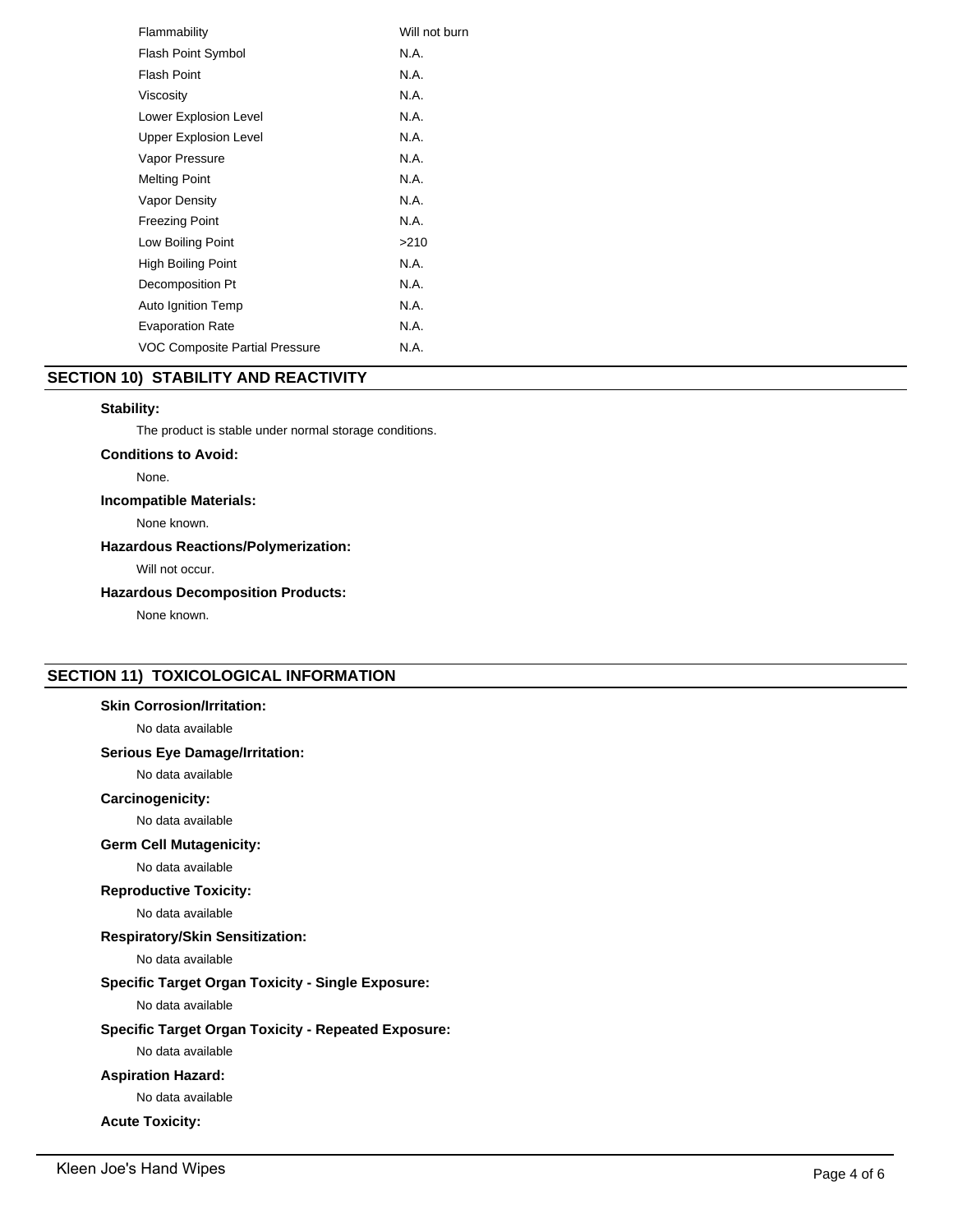# **SECTION 12) ECOLOGICAL INFORMATION**

### **Toxicity:**

No data available.

### **Persistence and Degradability:**

No data available.

### **Bio-Accumulative Potential:**

No data available.

# **Mobility in Soil:**

No data available.

## **Other Adverse Effects:**

No data available.

# **SECTION 13) DISPOSAL CONSIDERATIONS**

### **Water Disposal:**

Under RCRA, it is the responsibility of the user of the product, to determine at the time of disposal whether the product meets RCRA criteria for hazardous waste. Waste management should be in full compliance with federal, state, and local laws.

Empty containers retain product residue which may exhibit hazards of material, therefore do not pressurize, cut, glaze, weld or use for any other purposes. Return drums to reclamation centers for proper cleaning and reuse.

# **SECTION 14) TRANSPORT INFORMATION**

### **U.S. DOT Information:**

Shipping Name: Compound, cleaning, N.O.I., Liquid

### **IMDG Information:**

Shipping Name: Compound, cleaning, N.O.I., Liquid

### **IATA Information:**

Shipping Name: Compound, cleaning, N.O.I., Liquid

# **SECTION 15) REGULATORY INFORMATION**

| CAS          | <b>Chemical Name</b>                          | % By Weight     | <b>Regulation List</b>    |
|--------------|-----------------------------------------------|-----------------|---------------------------|
| 0000057-55-6 | PROPYLENE GLYCOL                              |                 | 0.1% - 1.9% SARA312, TSCA |
| 0000627-93-0 | DIMETHYL ADIPATE                              |                 | 0.1% - 1.9% SARA312, TSCA |
| 0001119-40-0 | DIMETHYL GLUTARATE                            |                 | 2% - 4% SARA312, TSCA     |
| 0007732-18-5 | <b>WATER</b>                                  | 81% - 100% TSCA |                           |
| 0068439-46-3 | Ethoxylated alcohols (C9 -<br>C <sub>11</sub> |                 | 2% - 5% SARA312, TSCA     |

# **SECTION 16) OTHER INFORMATION**

# **Glossary:**